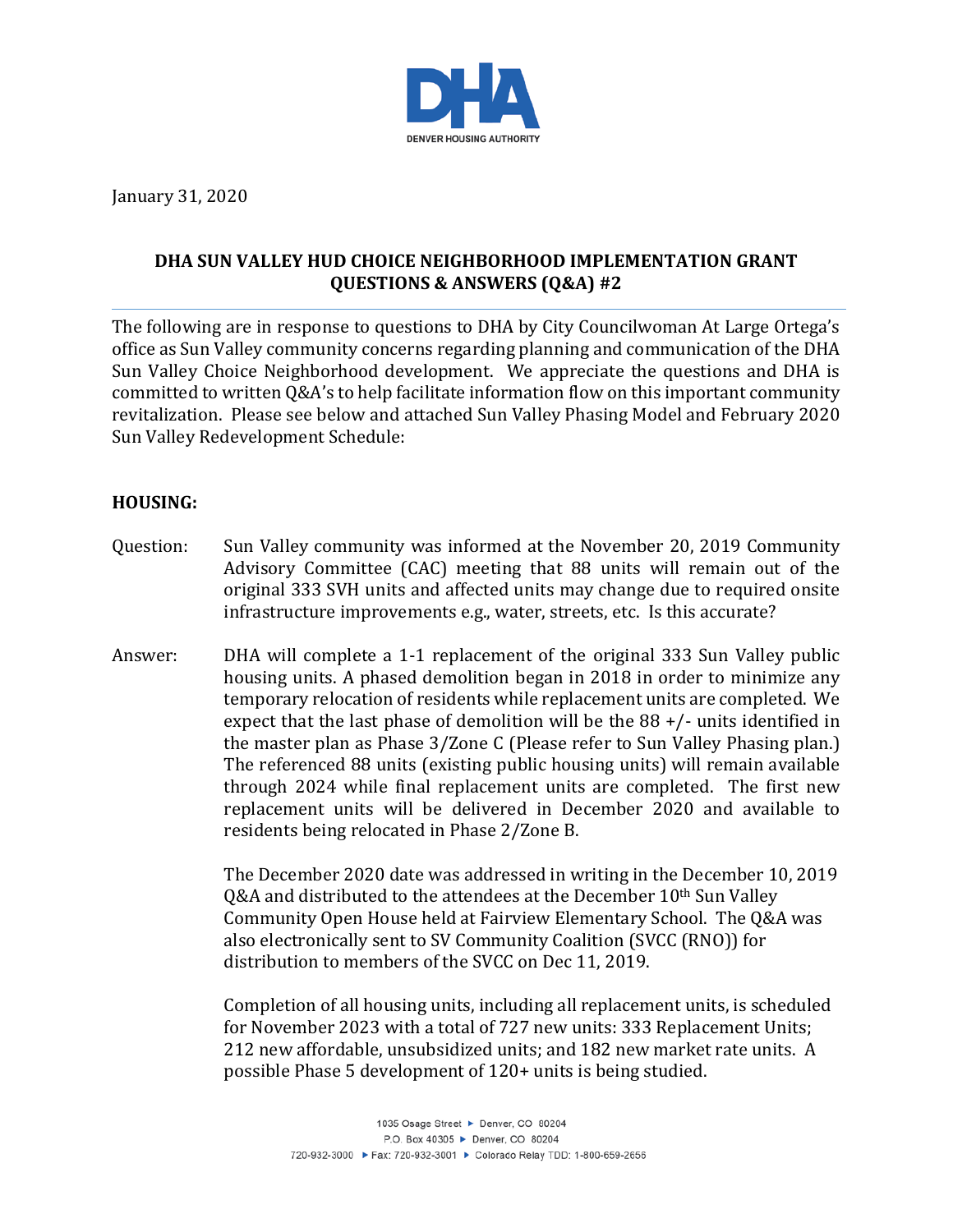#### **RESIDENT RELOCATION:**

- Question: Residents were informed that the phasing of new units in Sun Valley would be available to avoid displacement. We learned recently that DHA is now telling residents that they will have to be relocated, with relocation to start in May. Is this accurate?
- Answer: Residents in Phase 2 / Zone B will be relocated between May 2020 and April of 2021 to allow for the abatement, demolition and construction of new streets: 10<sup>th</sup> Avenue between Decatur and Bryant; and Bryant between 11<sup>th</sup> and 9th Avenues. DHA Relocation staff are meeting with each individual household to explain their rights and to determine their preferences, including: (1) remaining on-site; (2) temporary relocation; (3) permanent move to another DHA property; or (4) transfer to Housing Choice Voucher program.
- Ouestion: Why were letters sent to affected Phase II residents?
- Answer: DHA informed Phase 2 affected SVH residents of the relocation schedule at an informational resident meeting five-months in advance to prepare residents on their housing options in advance of [DPS 2020-2021 School-Choice Round](http://schoolchoice.dpsk12.org/schoolchoice-round-1/)  [1,](http://schoolchoice.dpsk12.org/schoolchoice-round-1/) which opens Jan. 15-Feb.18, 2020. Affected residents will have nine-months to work with DHA Sun Valley relocation caseworker on their relocation housing preferences and plan.
- Question: Why were two Sun Valley Homes resident relocation meetings held the week of 1/6 to discuss relocation?
- Answer: As above, the January 6th, 2020 informational resident meetings were scheduled so as to better enable SV families to understand their options ahead of the 2020-2021 DPS Round 1 Choice program.

It is the goal of the DHA relocation effort to prioritize families with school age children who indicate their Round 1 Choice of Fairview Elementary to be temporarily relocated within Sun Valley or scheduled for temporary relocation to Gateway units when they become available for lease up and occupancy in December 2020. This goal is to minimize disruption of student achievement and help families who choose to keep their children at their neighborhood school.

Official relocation notices, per HUD guidelines, will occur in accordance with the attached December 2019 Sun Valley Phasing Timeline.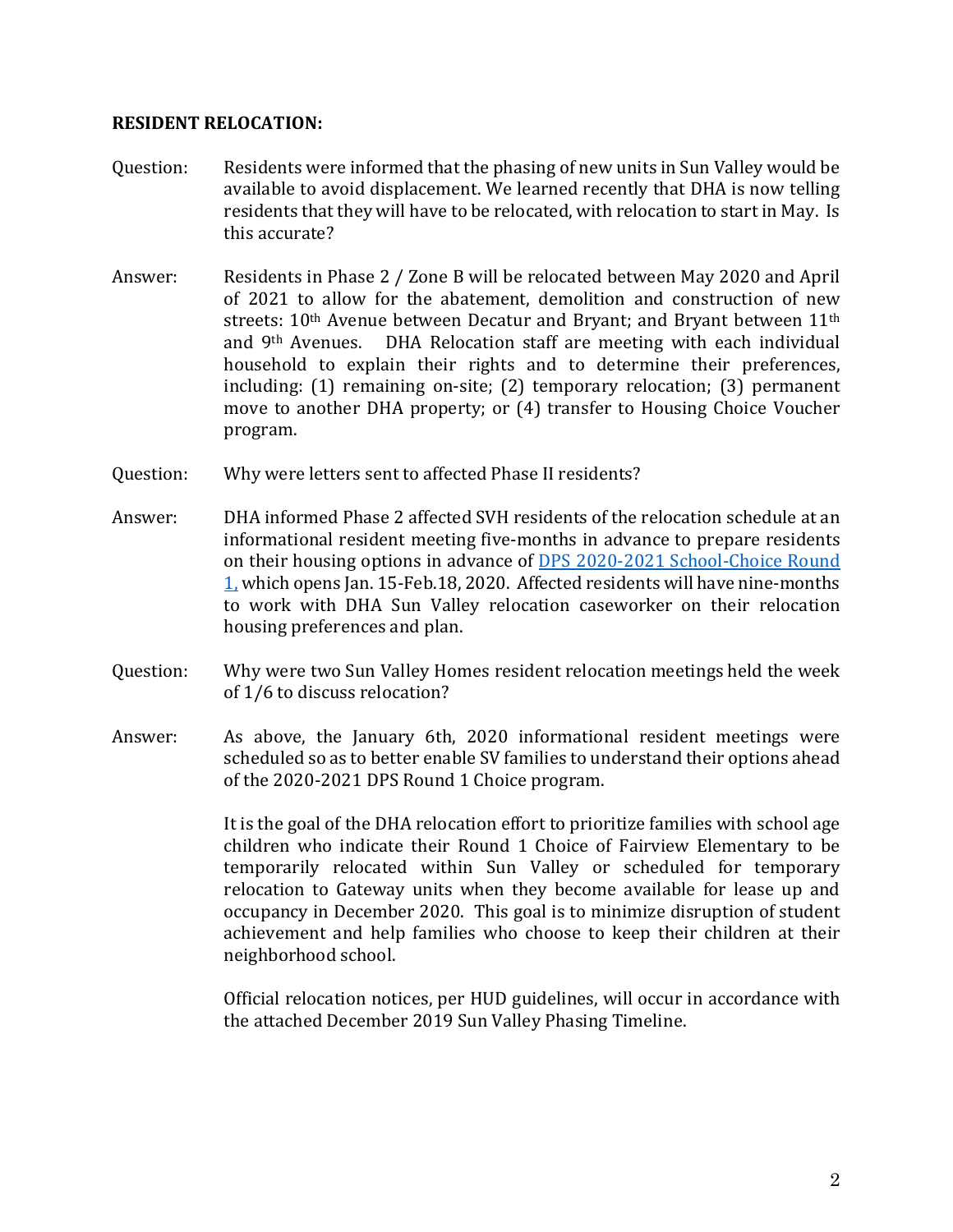#### **13TH AVENUE / BRYANT STREET IMPROVEMENTS**

- Question: It was reported at the CAC meeting that there will be a roundabout at Decatur/Holden. The community had previously said they didn't want this roundabout. DHA is doing design/build of 13th Avenue although community wasn't initially informed of that. What is the status of this section of the development?
- Answer: Per the community engagement schedule, DHA and PW initiated discussions with SV CAC, RNO, and LRC in first quarter of 2019, when it was determined that conceptual  $13<sup>th</sup>$  Ave road realignment was not feasible. The proposed alternative 13th Avenue / Bryant Street alignment received community support. The roundabout concept was being explored as a possible solution to Decatur/Holden intersection because it did not impact existing property owners, a major community concern with financial impact. Through activated communication and concerns raised by SV CAC, RNO and Local Resident Council (LRC); DHA and PW brought forth three (3) design options at 12/10/19 SV Community Open House to initiate continued discussion of a preferred intersection design. DHA and PW are moving forward with engineering and cost feasibility of the 3-options and will engage community to determine preferred alternative.

13th Avenue realignment /Bryant Street alternative will not move forward without final input of the community through the SV CAC, RNO, and SV LRC. And DITO/City approval.

- Question: There is currently no parking on 13<sup>th</sup> Ave which is a concern of EarthLinks and will be an issue for residents, some who do not have parking on their property. Will there be parking on 13<sup>th</sup> Avenue?
- Answer: The 13th Avenue improvements will include on-street parking.

### **YOUTH/ FAMILY SERVICES:**

- Question: Earlier versions of the Sun Valley Master Plan included a youth/family services<br>hub. Kris Rollerson of the Sun Valley Youth Center led hub. Kris Rollerson of the Sun Valley Youth Center led planning/brainstorming meetings with the DHA team and community stakeholders over the course of a few years. What has changed with the plans for the Youth and Family Hub?
- Answer: The master plan for Sun Valley had conceptual plans for a single-site youth/family serving facility with an anchor partner and ancillary service providers. The master plan continues to evolve, based on continued financial,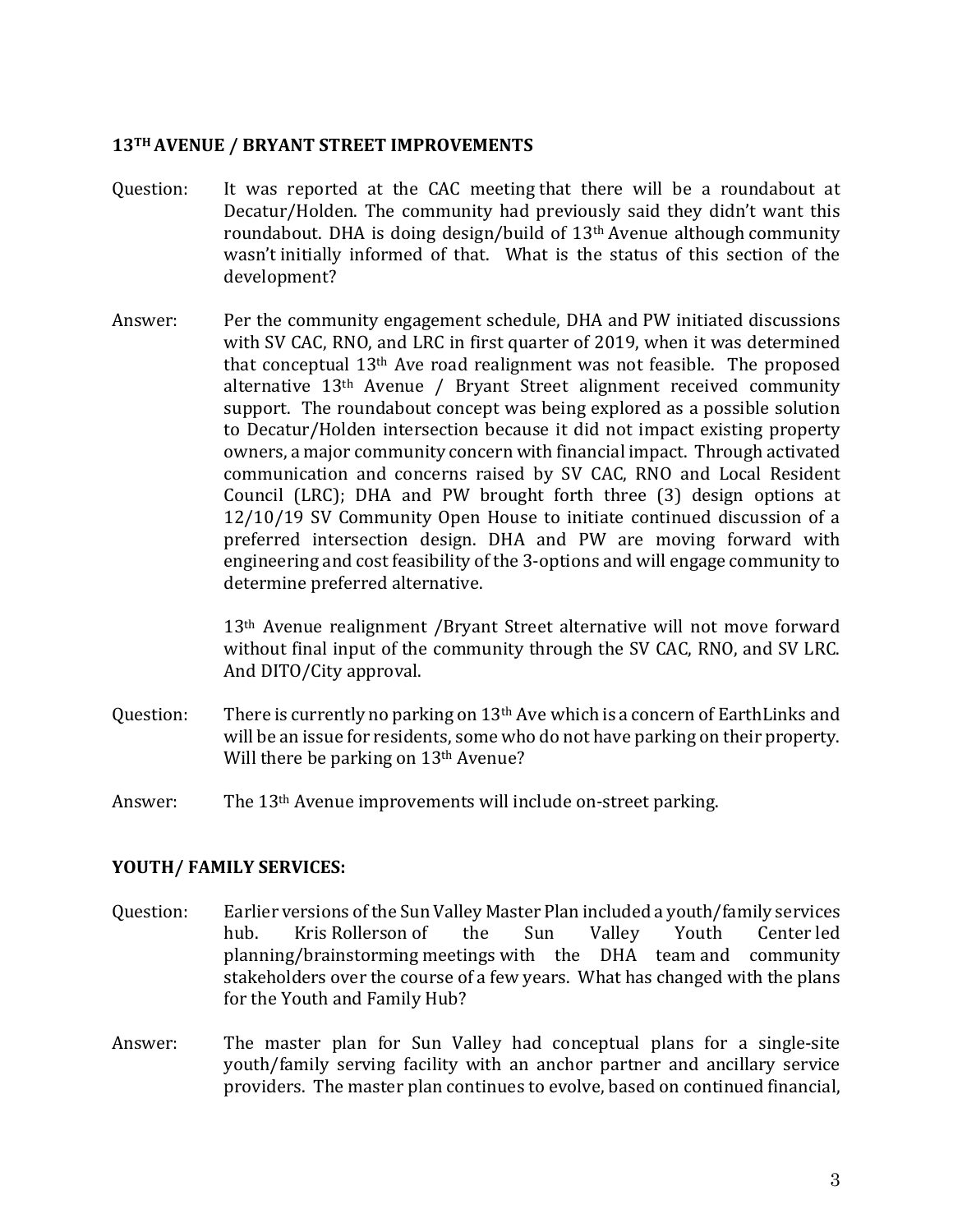design, and program assessments. DHA regularly shares updated plans and concepts with the CAC and related working groups for discussion and input.

The Youth/ Family Services HUB continues to be explored; including programmatic, design, and location options. The initial concept of a comprehensive, single-site building on the Xcel land had to be deferred until at least 2023 due to the process, financing, and remediation timelines for site acquisition and entitlements. DHA activated the SV People Center as an interim solution and continues to work with neighborhood-based and other service providers on delivering the desired programs and services memorialized in the Sun Valley Plan for Transformation. Current plans include expansion of the People Center to offer physical and mental health services and inclusion of ECE program space in the Thrive building across the street from People Center.

- Question: Why was Gary Community Investments (GCI) involved with some of the planning discussions, including at meetings with architects?
- Answer: Meetings with Gary Community Investments through the SV Moving Forward Working Group (WG) occurred from April 13, 2017 through October 19, 2017. GCI presented and trained on Collective Impact Model as possible approach to the Youth and Family Hub. A DHA contracted architect attended Moving Forward WG on March 8, 2018 to discuss the planning for proposed Youth and Family HUB (initially proposed as a Learning Campus at a SV CAC meeting on March 22, 2017).
- Question: DHA asked for a meeting with Kris Rollerson, Sun Valley Youth Center to provide update and clarification on Youth/Family Hub, and had legal there. What was the outcome of this meeting?
- Answer: As above. DHA's Executive Director and Director of Community Connections met with Director of Sun Valley Youth Center Kris Rollerson on September 19, 2019. Discussion focused on status of initial Youth and Family Hub, challenges of the collective impact model, and exploration of alternate opportunities to deliver youth and family services. (DHA verified no legal staff were present.).
- Question: DHA is building a large residential building on Holden Place with a shared alley with Sun Valley Youth Center. There is concern about access and regular traffic flow in the alley. Is it possible to limit access to the alley by the new building and keep the section by SVYC less trafficked for youth safety?
- Answer: DHA is scheduled to meet with affected property owners at W. 13th Ave, W. Holden and Decatur Street on February 7, 2020 continue dialogue on the planning.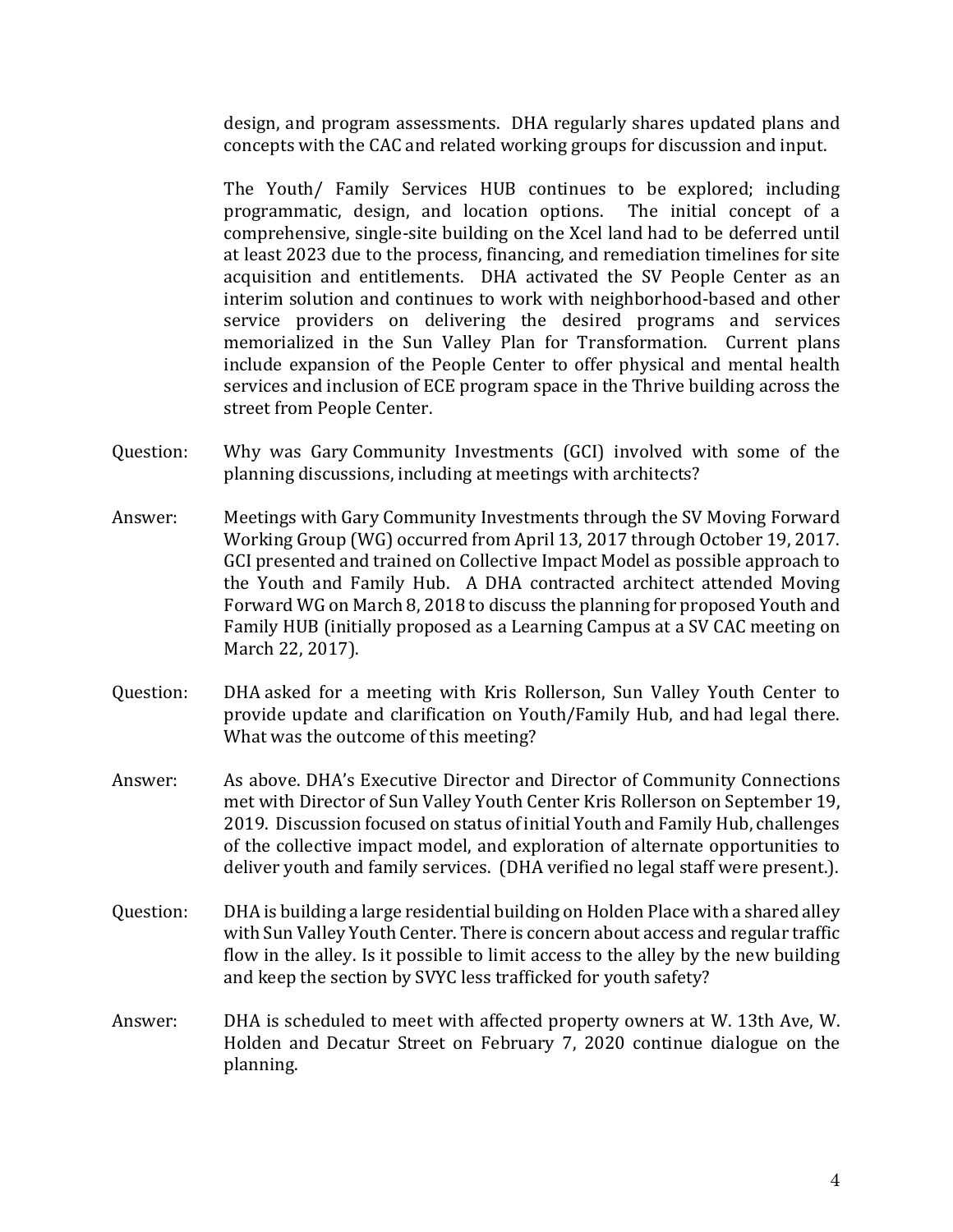# **COMMUNITY BENEFITS AGREEMENT (CBA):**

Question: Please address the following concerns raised about the CBA:

- Timeframe to get the CBA together with Jeanne Granville, President of SVCC, e.g., Sue Powers, Dan Shah (stakeholders), etc. before rezoning in May 2020.
- Need well-formulated and proper ask in place
- Denver Foundation will assist with funding for community outreach and legal expertise
- Answer: DHA is a participant in the Westside Stadium Community Coalition (WSCC) Steering Committee and attended the Tuesday, January 21, 2020 meeting at SV Kitchen were members identified preliminary priorities, identified working groups and lead for each working group. Next meeting scheduled for Wed. Feb 12, 2020 at Steam on the Platte.

## **OTHER CONCERNS:**

- Question: There are concerns DHA is behind schedule and scrambling because funds are at risk to complete the build out. Please provide a written response and update. (The original request and DHA response are attached).
- Answer: The SV redevelopment is on schedule to deliver all units as required by the HUD CNI grant deadlines. CHFA and City funding commitments also have delivery commitments which DHA will meet. The IGA approach to 13<sup>th</sup> Avenue/Bryant Street improvements was agreed to ensure critical path milestones were met.

DHA has scheduled meeting with SV Youth Center on February 7, 2020 and will continue to work through the SV CAC, SV Site and Housing Working Group, RNO-SVCC and SV Resident Council on streets, traffic flow, access, neighborhood connectivity etc., during the planning of Greenhaus and Thrive buildings and infrastructure planning through 2020-2022.

### **COMMUNICATION AND FUTURE CAC MEETINGS:**

- Question: How will DHA improve on communications and engagement with the community going forward?
- Answer: DHA has scheduled several special meetings and will continue to meet with the Community Advisory Committee (CAC) on a monthly basis. The time and format of the meetings will be evaluated and adjusted to ensure sufficient time